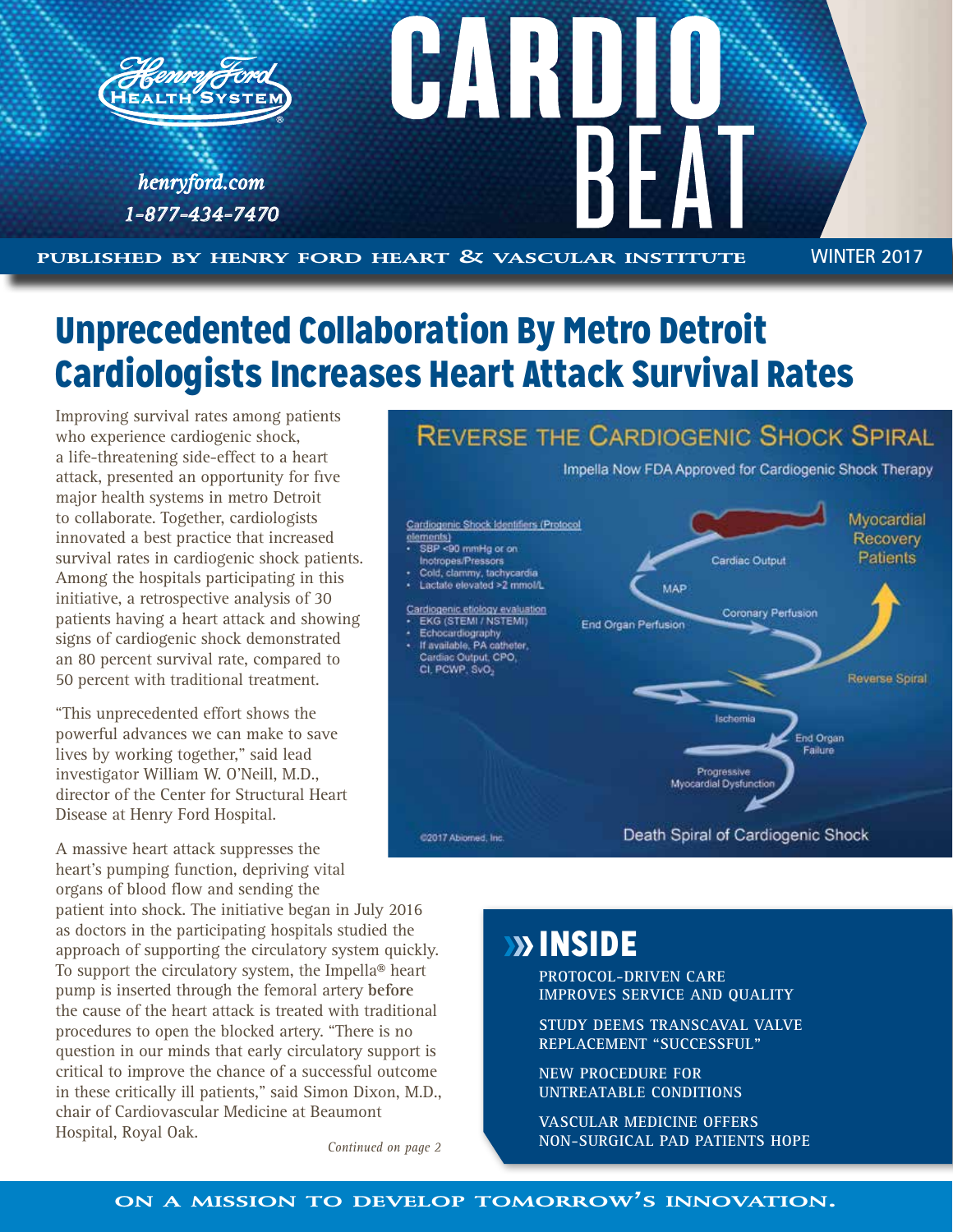# **INNOVATIONS**

## Collaboration Increases Survival Rates *Continued from page 1*

Study results published in the *American Journal of Cardiology* in December 2016 included patients who were supported with either the Impella 2.5™ or Impella CP®. The mean patient age was 66  $\pm$ 12.5 years, 76 percent were men, and mean left ventricular ejection fraction was  $25 \pm 12$  percent. Before receiving the Impella® circulatory support device, 80 percent of patients required inotropes or vasopressors and 40 percent were supported with an intra-aortic balloon pump; 9 percent of patients were under active cardiopulmonary resuscitation at the time of the Impella® implantation. Survival to discharge was 44 percent.

In a multivariate analysis, early implantation of the Impella® device before percutaneous coronary intervention  $(p = 0.04)$  and before requiring inotropes and vasopressors  $(p = 0.05)$  was associated with increased survival. Survival was 66 percent when mechanical circulatory support was initiated <1.25 hours from shock onset, 37 percent when initiated within 1.25 to 4.25 hours, and 26 percent when initiated after 4.25 hours ( $p = 0.017$ ). Survival was 68 percent, 46 percent, 35 percent, 35 percent, and 26 percent for patients requiring 0, 1, 2, 3, and  $\geq 4$  inotropes before inserting the support device, respectively (p <0.001).

"Cardiologists have been trying to move the needle on heart attack survival rate for years; this is a huge success," said Thomas Lalonde, M.D., chief of Cardiology at St. John Hospital in Detroit. In a news conference held on February 8, doctors discussed the significance of their findings and the impact on patient survival. They also shared the mindset change – 'door to balloon' (angioplasty) has now advanced to 'door to support.'

Patient Dan Ralston of Wyandotte had no history of cardiovascular disease, yet thinking he had the flu, he flatlined in the emergency room. Emotionally, he expressed his gratitude for the efforts of the initiative, "Without all of you I wouldn't be here to tell you how grateful my family and I are today."



'References available at http://cardiogenicshock.com/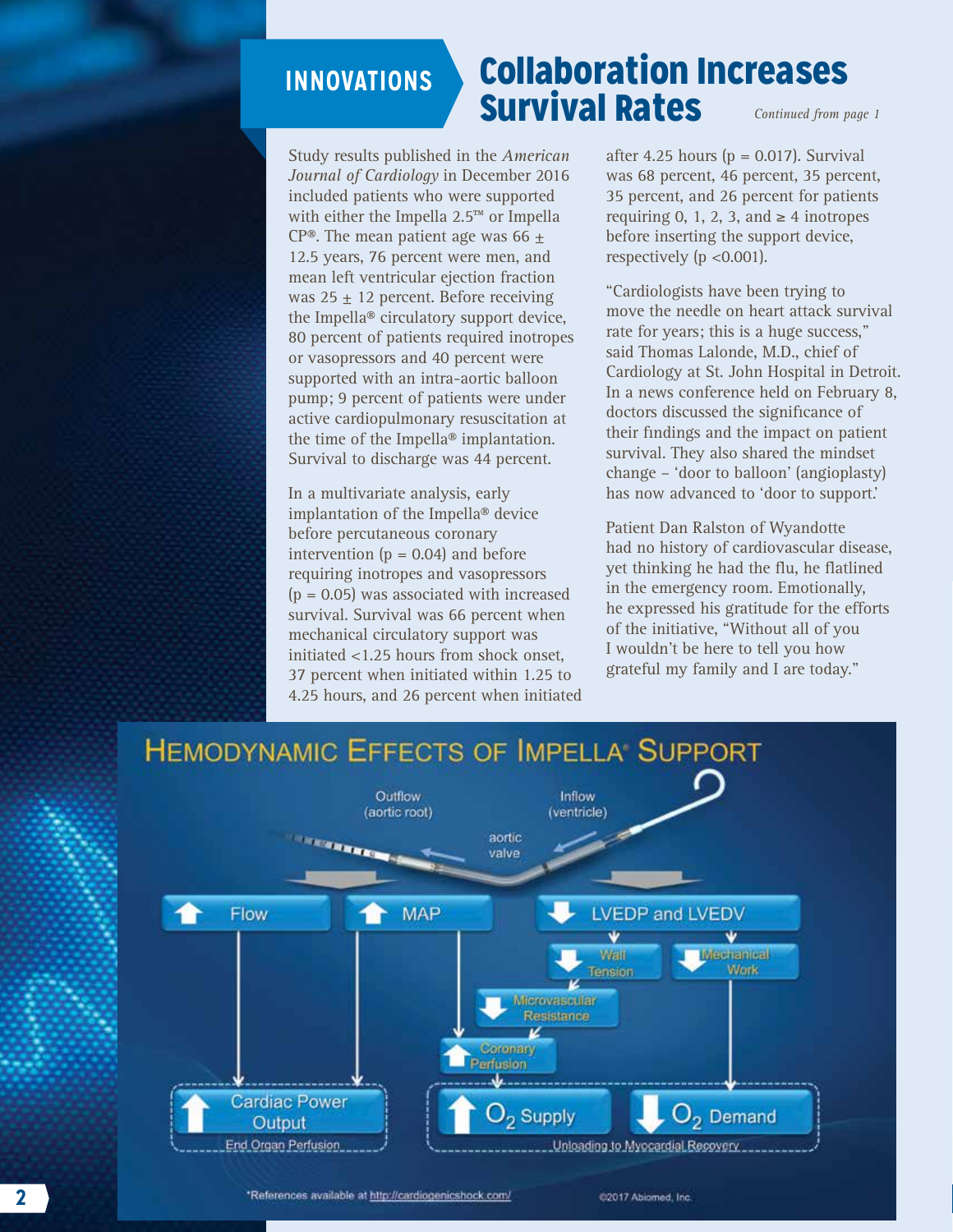Dr. O'Neill proclaimed, "The best place in the country to experience cardiogenic shock is Detroit." On behalf of the initiative, he will bring the results to the annual American College of Cardiology Scientific Sessions in Washington D.C. in March. "Cardiologists across the country have been closely following this initiative to replicate and bring it to their patients as best practice," said Dr. O'Neill.

#### *To learn more about the Cardiogenic Shock Initiative, please call 1-855-518-5100.*

*Top left: William O'Neill, M.D., addresses the media; Top right: Patient Dan Ralston of Wyandotte shares his experience; Bottom: Doctors at Henry Ford Hospital, Detroit, Beaumont Hospital in Royal Oak, Troy and Dearborn, St. John Hospital, Detroit, Providence Hospital, Southfield and St. Joseph Mercy Health System, Pontiac and Ann Arbor participated in the Cardiogenic Shock Initiative, also shown are patients Nate Thomas of Ferndale and Dan Ralston of Wyandotte.* 



#### Protocol-Driven Care Improves Service And Quality **VASCULAR MEDICINE**

The methodology for treating wounds is now protocoldriven rather than physician-driven at Henry Ford West Bloomfield Hospital. Led by vascular services, with support from podiatry, family medicine and advanced providers, patients now receive the same care across all of these disciplines.

Data supports the best treatment for non-healing ulcers should be protocol-driven which has demonstrated positive results. For the patient, who may present in a podiatry clinic or family medicine clinic, their treatment will follow the same protocols, as if presenting in the vascular clinic.

Syed Ahsan, M.D., vascular medicine specialist, explains "A nursing home patient may never be seen by a wound care specialist for a pressure ulcer, however their primary care physician can follow the same treatment protocols we use in the wound care clinic. This expands the level of service into the community and provides a higher level of quality care each patient deserves."

The wound care program at West Bloomfield began during the past year and treats the following:

• An **ulcer** – a wound where the body is unable to heal itself in four to six weeks, and might



Syed Ahsan, M.D.

include a diabetic ulcer or vein disease related ulcer.

- An arterial ulcer caused from limited arterial blood flow causing the skin to break down.
- • A **pressure ulcer** prolonged pressure on the skin, usually in bony areas of the body, like heels, hips and the tailbone.
- A general wound usually caused by an injury caused by a foreign object that is not healing.

Note: Burn care is not included in this program.

This protocol-driven model will be implemented in other Henry Ford locations in the near future.

*To refer a patient to the Wound Care program at Henry Ford West Bloomfield Hospital, call 1-877-434-7470.*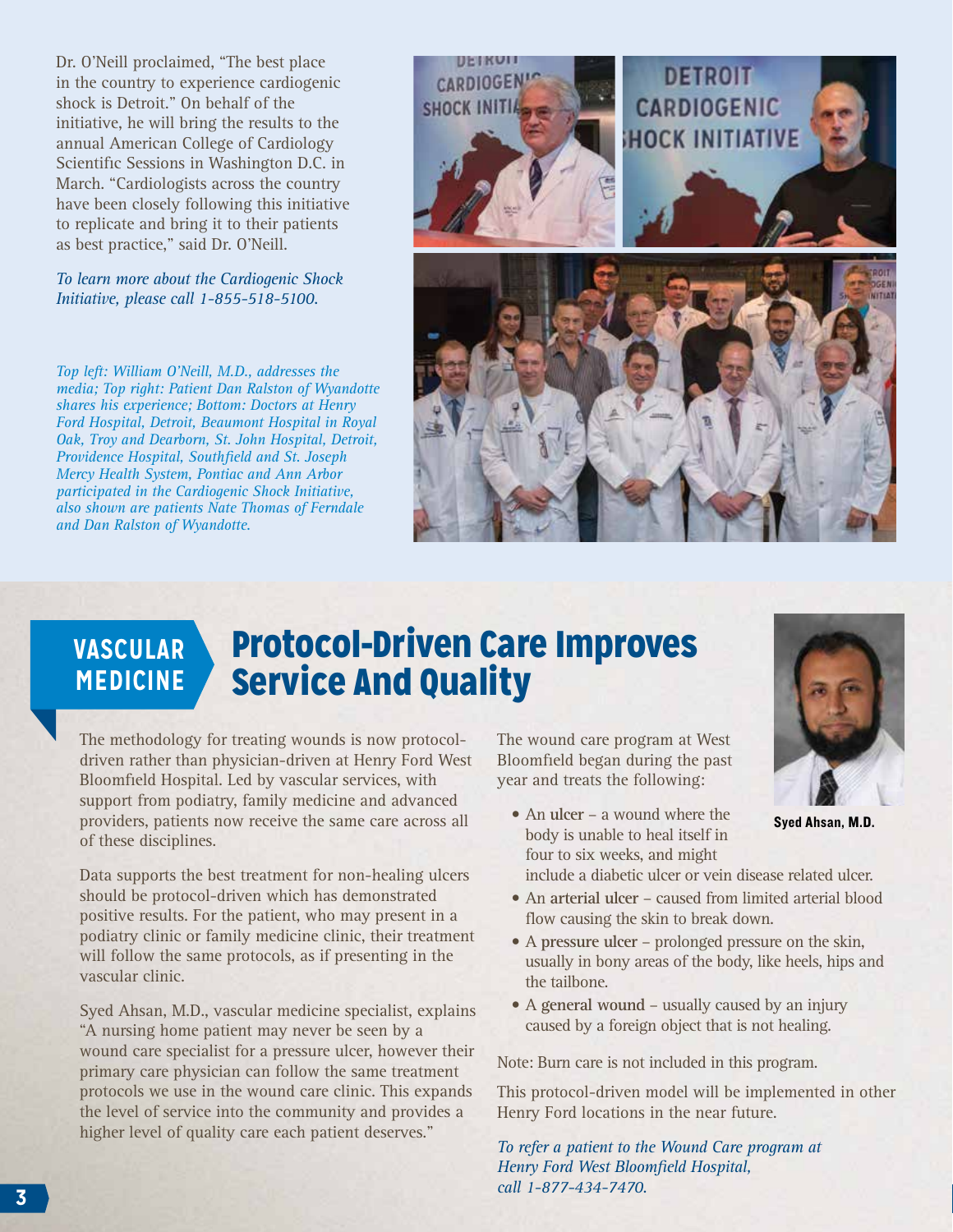## Study Deems Transcaval Valve Replacement Pioneered At Henry Ford "Successful" **RESEARCH**

A pioneering way to access the heart for transcatheter valve replacement had a 98 percent success rate for the procedure in 100 patients in a multi-center trial, according to a study published in the *Journal of the American College of Cardiology* in December 2016. In less than one month, it was listed in the top 10 articles shared and discussed in the Journal during the year.

Henry Ford was the first hospital in the United States to perform the unique procedure called transcaval valve replacement, which accesses the heart by temporarily connecting major blood vessels in the patient's abdomen. Adam Greenbaum, M.D., co-director at the Center for Structural Heart Disease at Henry Ford Hospital, led the team who performed the first procedure at Henry Ford on July 3, 2013.

Robert Lederman, M.D., an interventional cardiologist at the National Heart, Lung, and Blood Institute, developed the transcaval technique in a research setting. He came to Henry Ford in July 2013 to observe the initial procedure and share his insights.

During transcaval valve replacement, a wire is guided into a leg and up through the femoral vein. An opening between the vein and artery is widened to the point of allowing a catheter to connect them, continue to the heart, and implant the new artificial aortic heart valve.

As the catheter is removed, plugs are inserted in the artery and the vein to close the holes made for the temporary connection of the two major blood vessels. Dr. Greenbaum and the Center for Structural Heart Disease team at Henry Ford Hospital are the most experienced team performing the procedure in the United States.



Adam Greenbaum, M.D.

Since 2013, the procedure has been performed when the patients were either too sick for traditional open heart surgery, or their anatomy – like small arteries – prevented the use of more traditional routes to the heart using a catheter.

"There were some doubters, so the reason we did this prospective trial was to prove that it could be done safely," Dr. Greenbaum said at a news conference in Washington, D.C., of cardiovascular specialists focused on catheter-based treatments. "The success of this approach offers a new route for heart valve patients who may be out of options."

*For more information on heart valve replacement, call (313) 916-1878 or visit henryford.com/structuralheart.*

# **FIRST PATIENT**

# New Procedure For Untreatable Conditions

Northern Michigan resident Viola Waller was 80-years-old when she underwent Henry Ford's first transcaval procedure at Henry Ford in 2013 after being told at another hospital her condition was untreatable. The mother of three, grandmother of five and great-grandmother of three now lives in Charlevoix in northern Michigan.

William O'Neill, M.D., medical director of the Center for Structural Heart Disease at Henry Ford Hospital, said the procedure could help 25,000 to 50,000 patients annually.

"The milestone brings a message of hope for other potential patients in Michigan and across the country," said Dr. O'Neill.

Approximately five million people in the U.S. are diagnosed with heart valve disease annually. With an aging population that is often too frail for open-heart surgery, more than 20,000 Americans die of the disease each year, according to the American Heart Association.



*Patient Viola Waller underwent the first transcaval procedure at Henry Ford Hospital in 2013.*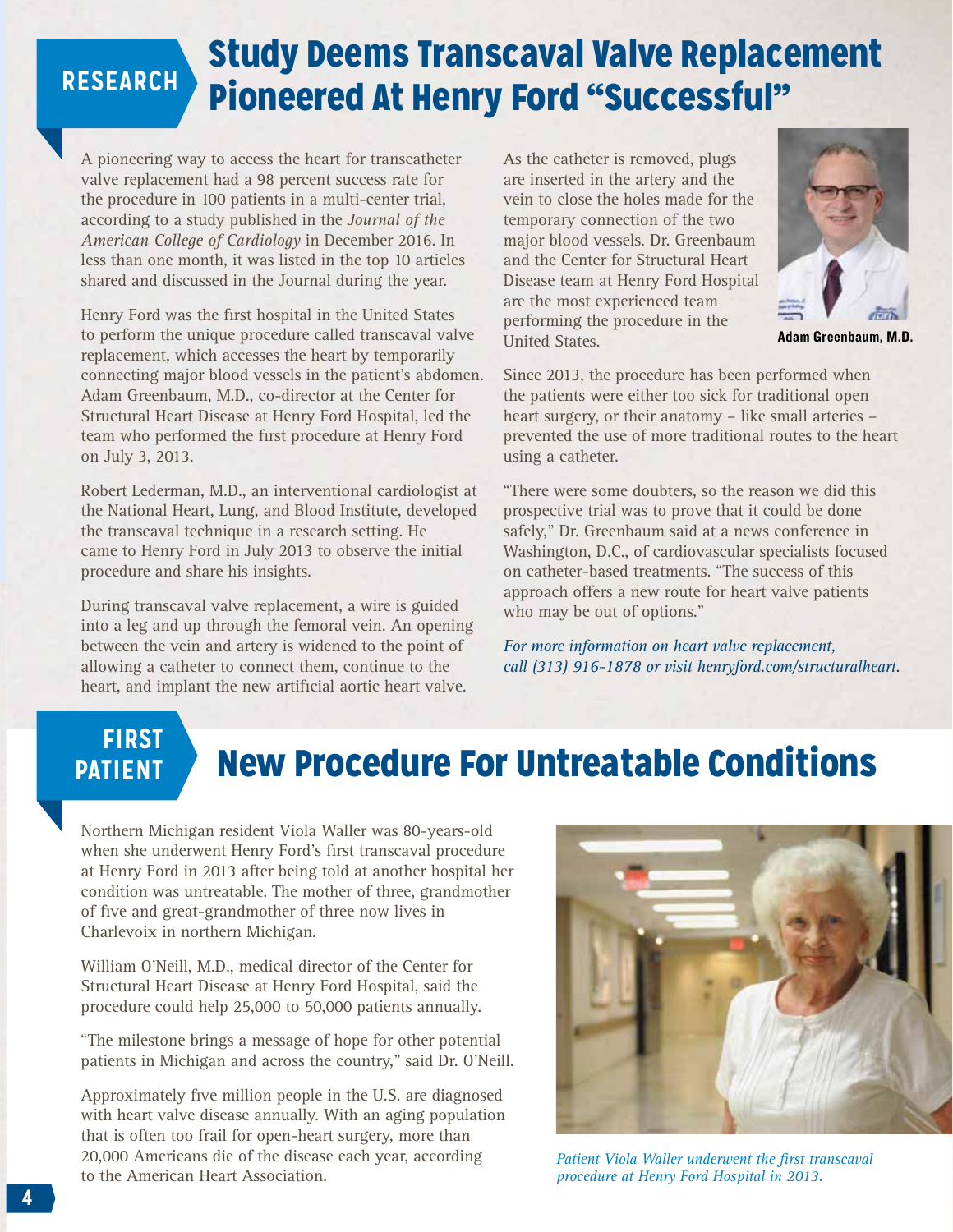### Vascular Medicine Offers Non-surgical PAD Patients Hope **VASCULAR MEDICINE**

Screening a patient for Peripheral Artery Disease (PAD) can have two outcomes: 1) the patient requires vascular surgery to open narrowing arteries and improve oxygen-rich blood to flow to the legs and other limbs and organs, or 2) the patient is not a surgical candidate and may or may not experience pain.

Only 15 percent of patients with PAD present with claudication and require surgical intervention, however 85 percent of patients "wait" for the disease to progress to a surgical need. For non-surgical patients, Syed Ahsan, M.D., vascular medicine specialist, explains, "It does no good to just do the screening without establishing an 'owner' or a vascular medicine specialist to oversee the medical management of vascular disease for this type of patient." For these patients, a shift to preventive care with the oversight of vascular medical management along with physical therapy and cardiac rehabilitation has shown positive results.

"When a patient indicates no pain, that does not always mean that PAD doesn't exist, in fact 50 percent of patients with PAD are asymptomatic and pain is activity dependent. Therefore, primary care physicians and endocrinologists who treat smokers, hypertensive or diabetic patients are likely to miss PAD. A very important screening tool is to incorporate a noninvasive ABI test to enhance diagnostic capabilities. This screening can identify vascular blockage, even when the patient only experiences pain upon activity. Most insurances cover ABI screening, it is a quick and easy screening for the patient.

"When or if surgery becomes necessary for these patients, the surgical procedure is much easier for the vascular surgeon to perform and requires much less recovery time for the patient," says Dr. Ahsan. For some patients, a vascular medical management approach may preclude future amputation.

### Limb Salvage Clinic

In the Limb Salvage Clinic at Henry Ford West Bloomfield Hospital, the goal is to prolong function and quality of life. Dr. Ahsan shares, "Statistics show that in an advanced PAD situation where a limb is threatened, using the surgical-only approach leads to 25 percent of patients still dying; 25 percent continue to live with pain and symptoms, and another 25-50 percent may lose a limb in the process."

A new approach to surgical intervention is the foot approach. Dr. Ahsan explains, "If the claudication is below the knee, the foot approach provides better success of increasing blood flow and circulation than the traditional approach. This is a fascinating new technique where a surgeon will gain entry into the artery from the foot and try to open the vessels from below in order to reestablish flow from the top. Contrary to belief that amputation only effects quality of life, that simply is not proven. In fact, the mortality rate is almost 1 in 5 among amputation patients." The outcomes of this approach may significantly reduce morbidity.

#### *To refer a non-surgical PAD patient to the Vascular Medicine program at Henry Ford West Bloomfield Hospital, please call 1-877-434-7470.*

Editor's Note: Peripheral artery disease (PAD) is caused by plaque build-up causing a condition called atherosclerosis, which over time narrows the arteries, limiting oxygen-rich blood to flow to the legs and other limbs and organs, and the head. PAD affects the peripheral arteries where coronary artery disease (CAD) affects the heart, yet PAD is more likely to occur than CAD.

## **STAFF UPDATE**

Raed Alnajjar, M.D. *Cardiothoracic Surgery*

*MEDICAL SCHOOL EDUCATION:* Jordan University Medical School

*POST-GRADUATE TRAINING:* Jordan University Hospital

St. Joseph Mercy-Oakland (MI) – General Surgery

Baylor College of Medicine and Texas Heart Institute (TX) – Cardiothoracic Surgery

*BOARD CERTIFICATION:* American Board Of

Thoracic Surgery – Thoracic And Cardiac Surgery

American Board Of Surgery

Dr. Alnajjar is fluent in English and Arabic.



Raed Alnajjar, M.D. Henry Ford Macomb Hospital